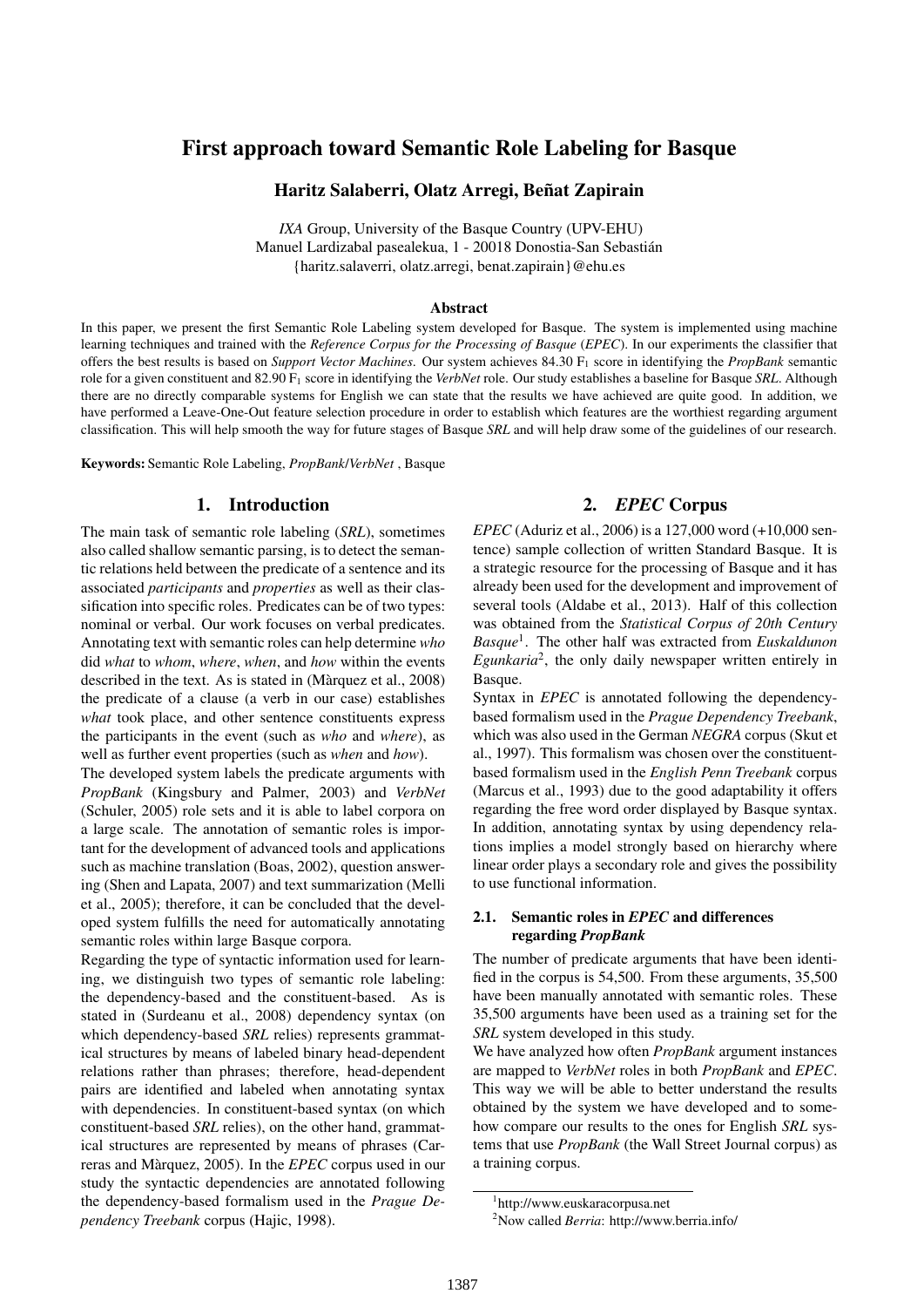|             | A0          | $\%$ | A1      | $\%$ | A2          | $\%$ | A3          | $\%$ | A4          | $\%$ |
|-------------|-------------|------|---------|------|-------------|------|-------------|------|-------------|------|
|             | Agent       | 85   | Theme   | 47   | Recipient   | 22   | Asset       | 33   | Location    | 89   |
| PropBank    | Theme       |      | Topic   | 23   | Extent      | 15   | Theme2      | 14   | Beneficiary |      |
|             | Experiencer |      | Patient | 11   | Predicate   | 14   | Recipient   | 13   |             |      |
|             | Agent       | 77   | Theme   | 52   | Attribute   | 41   | Location    | 41   | Destination | 41   |
| <b>EPEC</b> | Theme       | 18   | Topic   | 22   | Destination | 14   | Destination | 20   | Location    | 30   |
|             | Topic       |      | Product | 10   | Location    | 13   | Beneficiary | 18   | Attribute   | 16   |

Table 1: Percentages indicating how often *PropBank* argument instances are mapped to *VerbNet* roles.

As (Loper et al., 2007) states, when *PropBank* was created an explicit effort was made to use *A0* for arguments that fulfill Dowty's criteria for "*prototypical agent*" and *A1* for arguments that fulfill the criteria for "*prototypical patient*". As a result, these two argument labels are significantly more consistent across verbs than *A2*, *A3* and *A4* (as shown in table 1). (Loper et al., 2007) also states that despite this effort there still are some inter-verb inconsistencies for even *A0* and *A1*. These *inter-verb inconsistencies* are clearly visible in table 1: in *PropBank* 2 % of *A0* argument instances are mapped into the *VerbNet* role *theme* and 47 % of *theme* roles are mapped into *A1*. In *EPEC*, on the other hand (this is where our training corpus differs from *PropBank*), 18 % of *Theme* roles are mapped into *A0* and 52 % are mapped into *A1*, thus we can clearly state that the *inter-verb inconsistency* between *A0* and *A1* is much bigger for Basque *EPEC* than for English *PropBank*. The reason why the verb inconsistency between *A0* and *A1* is so big in *EPEC* lies in the fact that as opposed to *PropBank*, when the corpus was created, no effort was made to maintain *A0* as a "*prototypical agent*" and *A1* as a "*prototypical patient*", instead, these arguments where randomly assigned across the verbs in *EPEC*. This difference in verb inconsistency will clearly be an important factor for correctly interpreting the results obtained by our *EPEC* based *SRL* system and to be able to know where we stand exactly regarding state-ofthe-art systems.

# 3. Data Format

The data format used in our experiments is intended to follow the column-based format from the *Conll08*<sup>4</sup> shared task (closed-track) (Surdeanu et al., 2008), as we understand this can be thought of as a standard for *SRL* related tasks. There are some minor differences though: We use additional linguistic information such as name entity and declension case information that was not provided in the original shared task. This is the reason why, as can be seen by the example sentence *Argentinara joan zen taldea egongo da Pau Orthezen kontra.* (*The team that went to Argentina will play against Pau Orthez*) shown in figure 1, additional columns were considered. The explanation to use declension case as a feature lies on the fact that as opposed to English, Basque is a morphologically rich (agglutinative) language and declension case offers very meaningful information.

Nevertheless, minor differences apart, general rules followed by data in *Conll08* prevail in the data used in our experiments. The general rules are the following:

- The files contain sentences separated by a blank line.
- A sentence consists of one or more tokens and the information for each token is represented on a separate line.
- A token consists of at least 11 fields. The fields are separated by one or more whitespace characters (spaces or tabs). Whitespace characters are not allowed within fields.

For explanatory reasons the columns in figure 1 have been labeled from C1 to C15. The information hold by each column is:

- C1: Token counter, starting at 1 for each new sentence.
- C2: Unsplit word form or punctuation symbol.
- C3: Predicted lemma of C2.
- C4: PoS tag from the Treebank.
- C5: PoS subcategory tag.
- C6: Declension case tag.
- C7: Name entity tag.
- C8: Number entity tag.
- C9: Syntactic head of the current token, which is either a value of C1 or 0.
- C10: Syntactic dependency relation to C9. The relations considered are: ncsubj, ncobj, nczobj, ncmod, ncpred (non-clausal subject, object, indirect object, ...), ccomp\_obj, ccomp\_subj, cmod (clausal finite object, subject, modifier), xcomp\_obj, xcomp\_subj, xcomp\_zobj, xmod, xpred (clausal non-finite object, subject, indirect object, ...).
- C11: Rolesets of the semantic predicates in the sentence.
- C12-C15: Columns with argument labels for each semantic predicate following textual order. *PropBank* and *VerbNet* argument labels for each predicate.

<sup>4</sup> http://barcelona.research.yahoo.net/dokuwiki/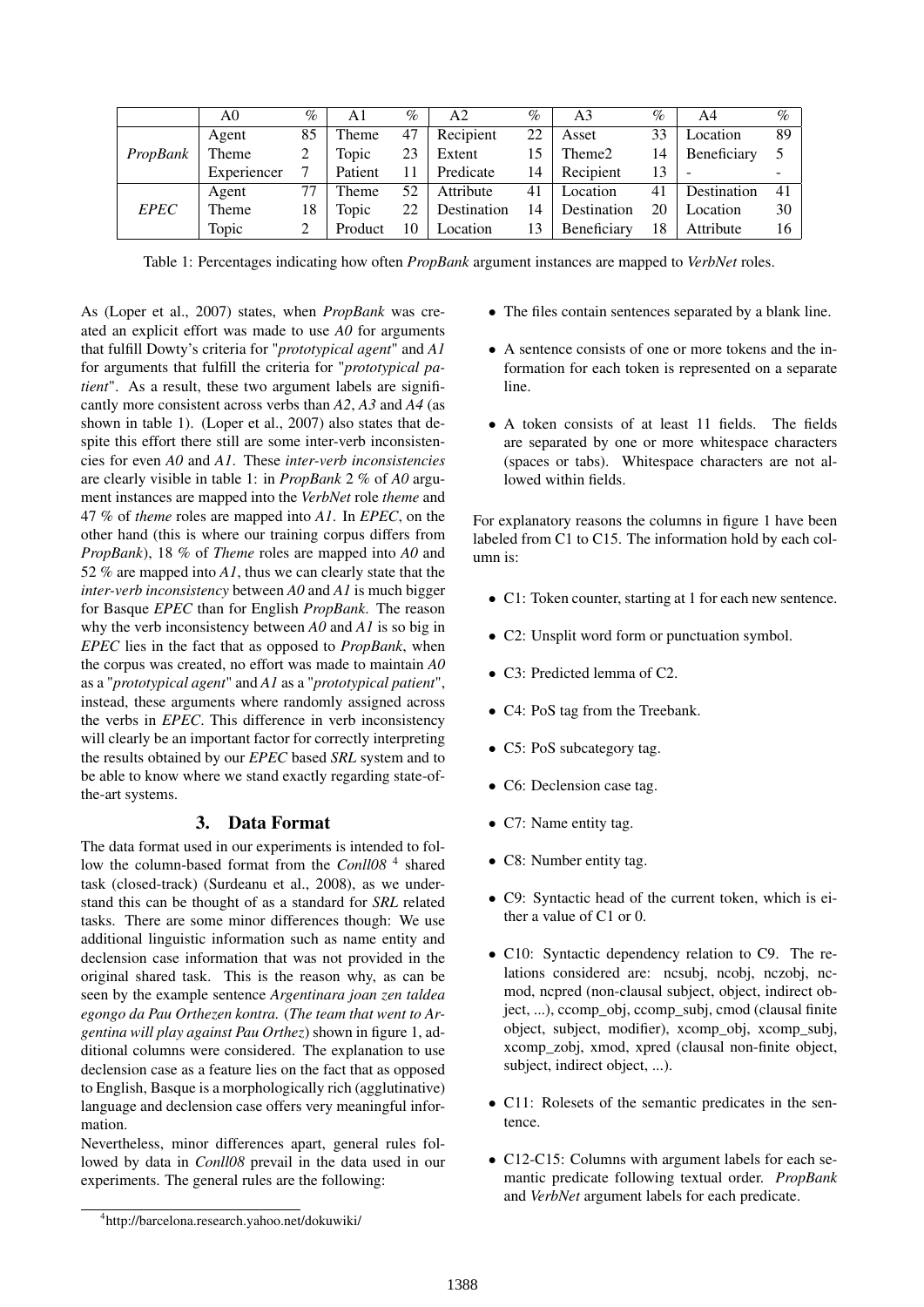| C1                                              | C <sub>2</sub>                                                                               | C <sub>3</sub>                                                                        | C4                                                                                                        | C5                                                                                    | C <sub>6</sub>    | C7                               |                 |
|-------------------------------------------------|----------------------------------------------------------------------------------------------|---------------------------------------------------------------------------------------|-----------------------------------------------------------------------------------------------------------|---------------------------------------------------------------------------------------|-------------------|----------------------------------|-----------------|
| ı<br>2<br>3<br>4<br>5<br>6<br>7<br>8<br>9<br>10 | Argentinara Argentina<br>j oan<br>zen<br>taldea<br>egongo<br>da<br>Pau<br>Orthezen<br>kontra | joan<br>izan<br>talde<br>egon<br>izan<br>Pau<br>Orthez<br>kontra                      | <b>NNP</b><br><b>VBD</b><br>MD<br>ΝN<br><b>VBN</b><br>MD<br><b>NNP</b><br><b>NNP</b><br>ΙN<br><b>PUNC</b> | LIB<br><b>SIN</b><br><b>ARR</b><br><b>SIN</b><br>IZB<br><b>IZB</b><br><b>ARR</b><br>÷ | ala<br>abs<br>gen | Place<br>Person<br><b>Person</b> |                 |
| C8                                              | C9                                                                                           | C <sub>10</sub>                                                                       | C11                                                                                                       | C12                                                                                   | C <sub>13</sub>   | C <sub>14</sub>                  | C <sub>15</sub> |
|                                                 | 2<br>4<br>2<br>5<br>0<br>5<br>9<br>9<br>5<br>Θ                                               | ncmod<br>cmod<br>auxmod<br>ncsubj<br>root<br>auxmod<br>postos<br>postos<br>ncmod<br>р | go 01<br>be $01$                                                                                          | A2                                                                                    | Destination -     | A0<br><b>AM-MNR MNR</b>          | Topic           |

Figure 1: Information for the example sentence in *EPEC*.

## 4. Development scheme

Typically, the role labeling task consists of identifying the constituents of each target predicate (argument identification) and labeling them with semantic roles (argument classification). Nevertheless, in order to identify and then classify these arguments, *SRL* systems first have to identify the target predicate (predicate identification) and then assign a certain sense number to it (predicate classification) (Che et al., 2008). In these early stages of Basque role labeling we focus just on the argument identification and classification task by making use of the manually identified and classified verbs in the *EPEC* corpus.

#### 4.1. Argument identification

In our semantic role labeler, the argument identification process is performed automatically by following a systematic processing strategy over the set of dependency relations annotated in the corpus. This strategy is described in (Surdeanu et al., 2008) and basically consists of identifying as the head of a semantic argument the token inside the argument boundaries whose head is a token outside the argument boundaries. Figure 2 shows the syntactic dependencies for the example sentence from figure 1.



(to Argentina)(that went)(the team)(will play) (Pau Orthez) (against)

Figure 2: Syntactic dependencies marked in the example sentence.

#### 4.2. Argument classification

The semantic layer in terms of semantic roles from *EPEC* follows both the *PropBank* and the *VerbNet* models, meaning that the arguments of each predicate have been manually annotated with both the *PropBank* and *VerbNet* tags, as can be seen in figure 1. This gave us the opportunity to build two classifiers: one classifier to label the arguments with *PropBank* tags and another classifier to label the arguments with *VerbNet* tags.

In order to estimate the performance of our system (for both classifiers), we carried out 10-fold *cross-validation* over the training set. The performance of the system has been tested using several learning algorithms such as *Support Vector Machines* (*SVM*), decision trees and random decision trees. These algorithms are well known to have a good performance regarding NLP tasks.

#### 4.2.1. Features

We have considered several *typical* features in order to train both the *PropBank* and *VerbNet* classifiers.

- *Predicate lemma*: Lemma for the proposition predicate.
- *Argument lemma*: Lemma for the argument head.
- *Argument PoS*: Part-of-Speech category for the argument head.
- *Argument PoS subcategory*: Part-of-Speech subcategory for the argument head.
- *Declension case*: Declension case for the argument.
- *Syntactic function*: Syntactic function for the argument.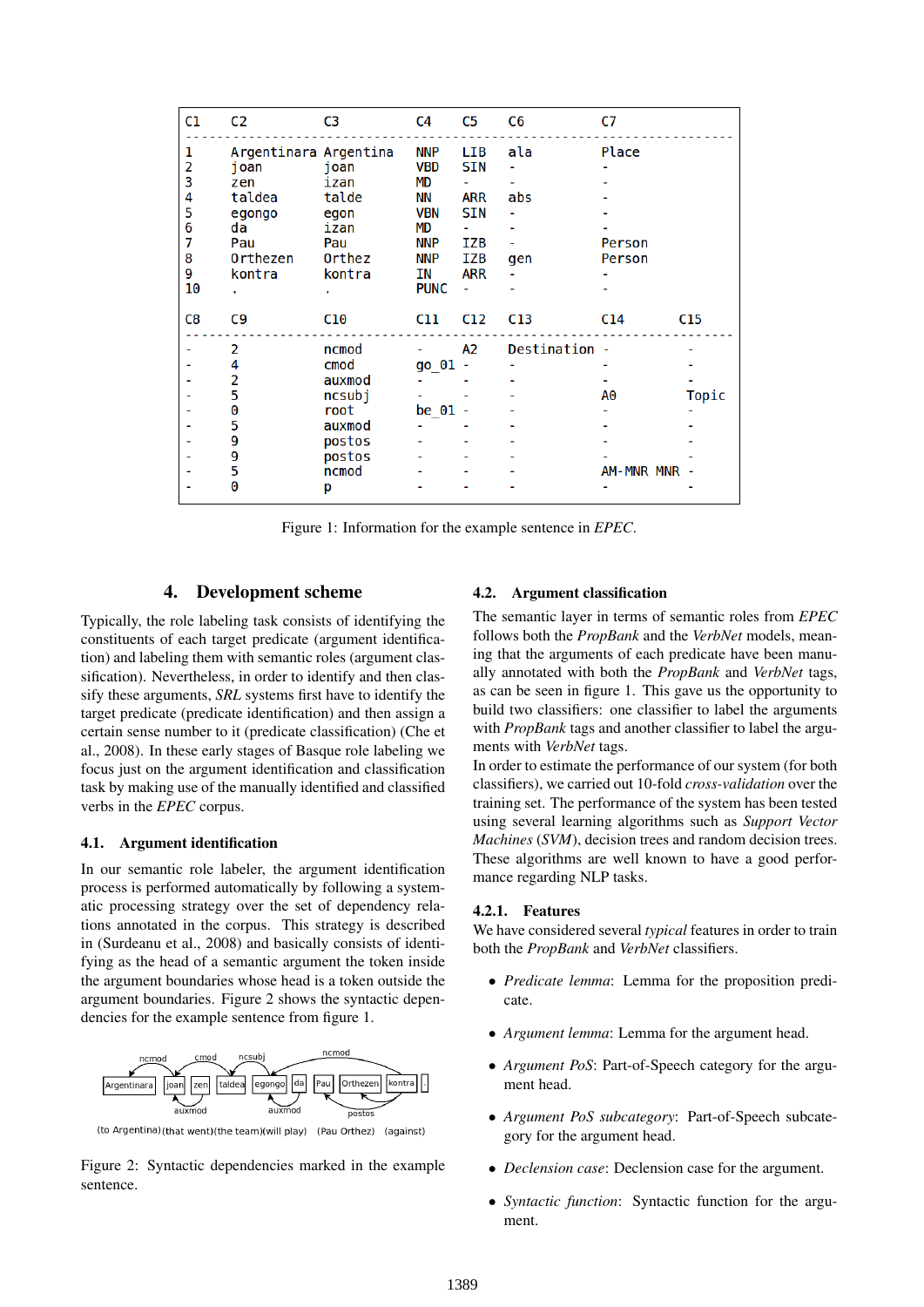- *Argument position*: Position of the argument according to the predicate.
- *Distance in words*: Distance in number of words between the argument and the predicate.
- *Distance in arguments*: Distance in number of arguments between the argument and the predicate.
- *Frame*: Predicate-argument structure for the proposition.
- *Syntactic frame*: Argument position inside the frame (Xue and Palmer, 2004).
- *Name entity*: Entity of the argument (if any). It can be *Organization*, *Place* or *Person*.
- *Number entity*: Number entity of the argument (if the argument is a numerical value). It can be *Date*, *Price* etc.

These features have been widely used in machine learningbased role labeling since the foundational work (Gildea and Jurafsky, 2002). Some examples for English *SRL* include (Palmer et al., 2010) and (Carreras and Màrquez, 2005). The listed features have also been used in other languages such as Chinese (Xue and Palmer, 2005) and Swedish (Johansson et al., 2012).

# 5. Results

In order to evaluate the performance of the argument classification process we used standard precision, recall and  $f_1$ measures. The overall results achieved when classifying the arguments with *PropBank* and *VerbNet* roles are shown in tables 2 and 3 respectively.

| PropBank   |       |       |       |
|------------|-------|-------|-------|
| <b>SVM</b> | 84.30 | 84.60 | 84.30 |
| DТ         | 84.00 | 84.20 | 83.90 |
| RDT        | 77.40 | 78.30 | 77.70 |

Table 2: *PropBank SRL* performance. (SVM: Support Vector Machines, DT: Decision Trees, RDT: Random Decision Trees)

| VerbNet    |       |       |       |
|------------|-------|-------|-------|
| <b>SVM</b> | 83.10 | 83.10 | 82.90 |
| DT         | 81.70 | 81.80 | 81.50 |
| RDT        | 72.20 | 72.90 | 72.10 |

Table 3: *VerbNet SRL* performance. (SVM: Support Vector Machines, DT: Decision Trees, RDT: Random Decision Trees)

As can be noticed in the result tables, the best performance when labeling arguments with *PropBank* role tags (84.30  $F_1$  score) is achieved by using a Support Vector Machines classifier. *SVM* also performs the best when labeling arguments with *VerbNet* role tags  $(82.90 \text{ F}_1 \text{ score})$ . The learning algorithm that gets, by far, the worst results for both *Prop-Bank* and *VerbNet* is the Random Decision Trees algorithm.

In fact, when RDT is used for the *VerbNet* classifier results drop more than 10 absolute points.

Table 4 shows the  $F_1$  score achieved by both our classifiers for each role tag in their respective rolesets. These results have been achieved by the best-performing SVM algorithm.

|                  | PropBank | <b>VerbNet</b> |
|------------------|----------|----------------|
| Arg <sub>0</sub> | 95.00    |                |
| Arg1             | 93.70    |                |
| Arg <sub>2</sub> | 81.60    |                |
| Arg <sub>3</sub> | 57.90    |                |
| Arg4             | 15.40    |                |
| Actor            |          | 89.70          |
| Agent            |          | 96.20          |
| Attribut.        |          | 92.40          |
| Cause            |          | 79.20          |
| Experien.        |          | 66.90          |
| Location         |          | 80.10          |
| Patient          |          | 80.60          |
| Predicate        |          | 74.60          |
| Product          |          | 91.60          |
| Recipient        |          | 83.20          |
| Source           |          | 74.40          |
| Stimulus         |          | 87.30          |
| Theme            |          | 88.00          |
| Topic            |          | 87.70          |
| <b>ADV</b>       | 50.80    | 50.50          |
| CAU              | 80.50    | 78.30          |
| <b>DIS</b>       | 41.60    | 44.90          |
| LOC              | 73.90    | 73.50          |
| <b>MNR</b>       | 67.80    | 68.70          |
| <b>MOD</b>       | 54.30    | 54.50          |
| <b>NEG</b>       | 99.20    | 99.20          |
| <b>TMP</b>       | 78.90    | 78.50          |
| Overall          | 84.30    | 82.90          |

Table 4: F<sup>1</sup> score for *PropBank* and *VerbNet* role labels with SVM classifiers.

The results table shows that *PropBank* core arguments (Arg0 to Arg4) are labeled with a  $F_1$  score that progressively decreases from 95.00 to 15.40. Results for *Prop-Bank* adjuncts, on the other hand, vary markedly depending on the type. Negation (NEG) and cause (CAU) adjuncts for instance are labeled with a 99.20 and a  $80.50 \text{ F}_1$  score while the score for adverb (ADV) and dislocation (DIS) adjuncts is 50.80 and 41.60, respectively.

The results for *VerbNet* show that roles that are not adjuncts are labeled with a  $F_1$  score that goes from 96.20 to 66.90, where all but three (Experiencer, Predicate and Source) have a score above 80. Regarding *VerbNet* adjuncts, the F<sup>1</sup> scores look a lot like the scores achieved for *PropBank* adjuncts.

### 6. Analysis

In order to analyze and to better understand the results obtained by our semantic role labeler, we have compared these results to the ones reported for *CoNLL 2005* datasets by (Zapirain et al., 2008). Table 6 shows the results for both Basque and English. Our results have been obtained using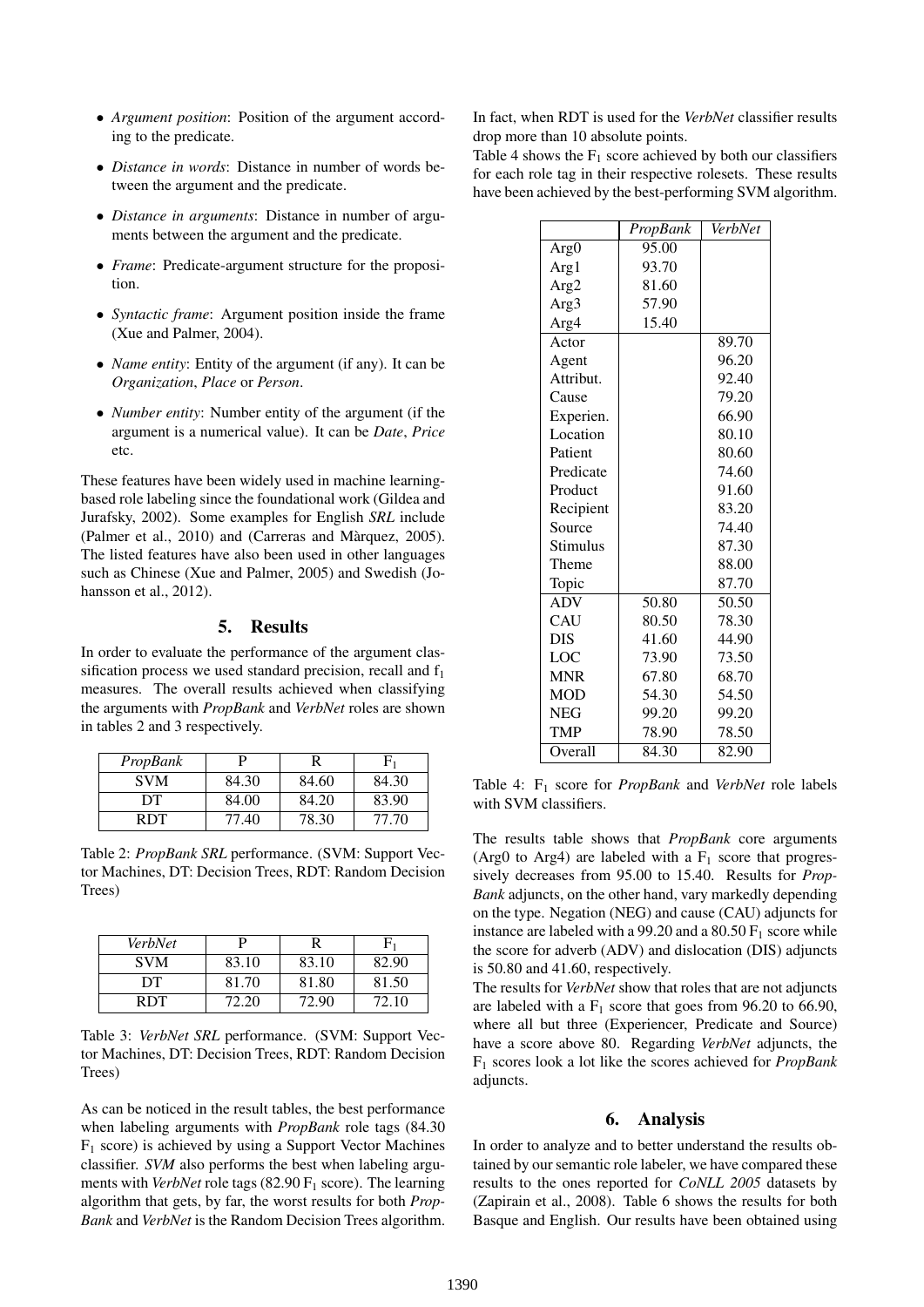|                       | PropBank |       | VerbNet |       |       |       |
|-----------------------|----------|-------|---------|-------|-------|-------|
| Without the feature   | P        | R     | F1      | P     | R     | F1    |
| Pred. lemma           | 78.30    | 77.50 | 77.10   | 67.40 | 68.20 | 66.10 |
| Argument lemma        | 79.90    | 80.40 | 79.90   | 78.70 | 79.00 | 78.50 |
| Argument PoS          | 84.20    | 84.50 | 84.20   | 83.00 | 83.00 | 82.80 |
| Argument subPoS       | 84.00    | 84.20 | 83.90   | 82.60 | 82.50 | 82.30 |
| Declension case       | 75.20    | 76.10 | 75.30   | 73.60 | 73.90 | 73.40 |
| Syntactic function    | 82.00    | 82.20 | 81.90   | 80.90 | 80.90 | 80.60 |
| Argument position     | 84.30    | 84.60 | 84.30   | 83.10 | 83.10 | 82.90 |
| Distance in words     | 84.30    | 84.60 | 84.30   | 83.10 | 83.10 | 82.90 |
| Distance in arguments | 84.30    | 84.50 | 84.30   | 83.10 | 83.10 | 82.90 |
| Frame                 | 84.40    | 84.70 | 84.40   | 83.30 | 83.30 | 83.10 |
| Syntactic frame       | 84.50    | 84.60 | 84.30   | 83.40 | 83.30 | 83.10 |
| Name entity           | 84.30    | 84.60 | 84.30   | 83.20 | 83.20 | 83.00 |
| Number entity         | 84.40    | 84.60 | 84.30   | 83.10 | 83.10 | 82.90 |
| ALL                   | 84.30    | 84.60 | 84.30   | 83.10 | 83.10 | 82.90 |

Table 5: Leave-One-Out results for *PropBank* and *VerbNet*

a SVM classifier; the results in (Zapirain et al., 2008), on the other hand, were obtained using a Maximum Entropy Markov Model.

|                  | English   |           | <b>Basque</b>      |                    |
|------------------|-----------|-----------|--------------------|--------------------|
|                  | <b>PB</b> | <b>VN</b> | <b>PB</b>          | <b>VN</b>          |
| Overall          | 78.93     | 76.99     | 84.30              | $\overline{8}2.90$ |
| Arg <sub>0</sub> | 88.49     |           | 95.00              |                    |
| Arg1             | 79.81     |           | 93.70              |                    |
| Arg <sub>2</sub> | 65.44     |           | 81.60              |                    |
| Arg <sub>3</sub> | 52.63     |           | 57.90              |                    |
| Actor            |           | 85.44     |                    | 89.70              |
| Agent            |           | 87.31     |                    | 96.20              |
| Attribut.        |           | 71.43     |                    | 92.40              |
| Cause            |           | 62.20     |                    | 79.20              |
| Experien.        |           | 87.76     |                    | 66.90              |
| Location         |           | 64.58     |                    | 80.10              |
| Patient          |           | 78.64     |                    | 80.60              |
| Predicate        |           | 62.88     |                    | 74.60              |
| Product          |           | 61.97     |                    | 91.60              |
| Recipient        |           | 79.81     |                    | 83.20              |
| Source           |           | 60.42     |                    | 74.40              |
| Stimulus         |           | 63.93     |                    | 87.30              |
| Theme            |           | 75.46     |                    | 88.00              |
| Topic            |           | 85.70     |                    | 87.70              |
| <b>ADV</b>       | 53.44     | 52.12     | $\overline{50.80}$ | 50.50              |
| CAU              | 53.06     | 52.00     | 80.50              | 78.30              |
| <b>DIS</b>       | 77.78     | 79.42     | 41.60              | 44.90              |
| LOC              | 61.76     | 61.02     | 73.90              | 73.50              |
| <b>MNR</b>       | 58.29     | 54.81     | 67.80              | 68.70              |
| <b>MOD</b>       | 96.14     | 95.75     | 54.30              | 54.50              |
| <b>NEG</b>       | 98.41     | 98.80     | 99.20              | 99.20              |
| <b>TMP</b>       | 75.00     | 73.71     | 78.90              | 78.50              |

Table 6: English *SRL* Vs. Basque *SRL*

It can be noted at first glance that the results of our system are significantly higher than the results in (Zapirain et al., 2008). The reason for these high values is that, as we have previously stated in section 4, in our system the dependency parsing, predicate identification and classification subtasks needed in order to label arguments with semantic roles have been performed manually and not automatically as in (Zapirain et al., 2008). In addition, the semantic role labeling performed by our system uses dependency-based syntax and not constituent-based syntax as in (Zapirain et al., 2008). Performing argument identification is a much more complex task in constituent-based syntax. This is another very important factor to be taken into account when comparing both systems.

When comparing the results achieved for core arguments we have noticed that the results for Arg1 and Arg2 improve about 15 absolute points, while results for Arg0 and Arg4 improve to a lesser degree (5 and 6.5 points). One of the reasons (apart from the previously mentioned) why Arg2 improves 16 points is that, as shown in table 1, in *EPEC*, Arg2 argument instances are in 41% of the cases mapped into *VerbNet Attribute* instances while in *PropBank* Arg2 argument instances are much more sparsely mapped into *VerbNet* roles, most frequent mappings being *Recipient* (22 %), *Extent* (15%) and *Predicate* (14%).

When comparing *VerbNet* roles, on the other hand, we have noticed that our results improve in a range of 5 to 15 points over the results reported for English. There are some exceptions though: *Product* for example improves 30 points, and *Stimulus* 24. *Experiencer*, on the other hand, does not improve but worsens in 20 absolute points.

Table 1 shows that the *Experiencer* role is mapped to Arg0 in *PropBank*, this being the third most frequent *VerbNet* role mapped to Arg0. In addition, there are no significant *inter-verb inconsistencies* for *Experiencer* in the English corpus. In *EPEC*, on the contrary, the number of *Experiencer* instances mapped to *PropBank* roles is significantly smaller taking into account that it does not appear in table 1. We presume there is a greater *inter-verb inconsistency* among the *Experiencer* role instances in Basque than in English and that that is the reason why the results are 20 points worse.

Finally, when we compare the results for adjuncts in both languages, we notice that there are some minor differences. In general, we see that some adjuncts are labeled better in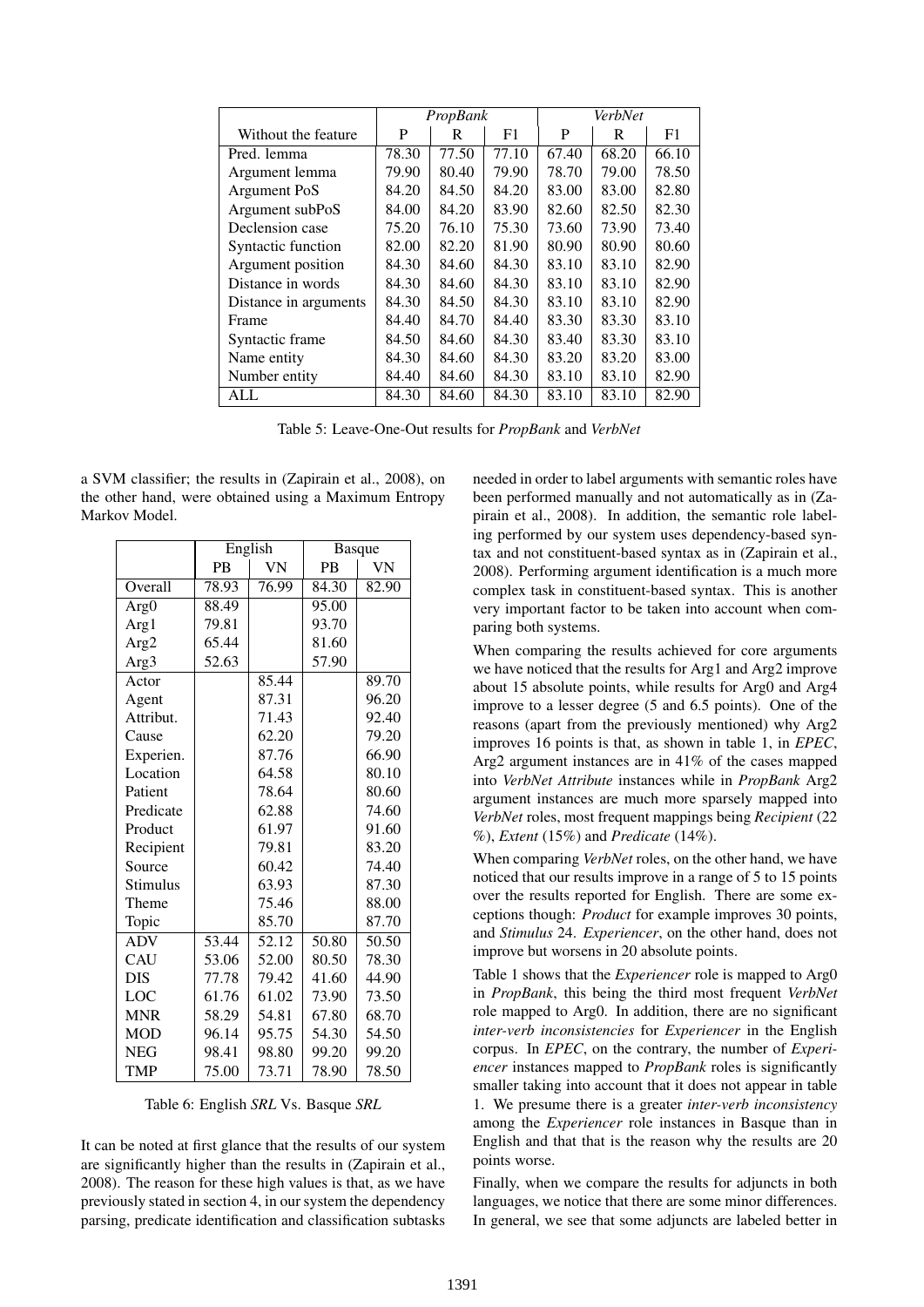Basque and some others are labeled better in English. The reasons for these differences lie on the nature of each language. For example, modal verbs are much easier to detect in English than in Basque.

### 6.1. Feature selection

Feature selection is a fundamental problem in many different areas where machine learning is used. As is stated in (Novakovic, 2009) feature selection shrinks the dimensionality of feature space and removes redundant, irrelevant, or noisy data. This, on the other hand, reduces the number of resources used (especially in terms of time) by the learning algorithm, improving the data quality and therefore the performance of the classifier.

In order to be able to perform a feature selection process in future stages of Basque *SRL*, we have determined the impact of each individual feature in the argument classification task. For this purpose, we have followed a *Leave-One-Out* (LOO) procedure over the training data for both *Prop-Bank* and *VerbNet* train sets. This procedure evaluates the worth of each feature that has been initially considered by iteratively removing the information relative to that feature and by then training the classifier with the rest of features. Results corresponding to SVM based classifiers are shown in table 5.

As can be seen in table 5, there are some features that worsen the result for both *PropBank* and *VerbNet*. For the *VerbNet* classifier the features with a negative impact are the *Frame* (from 82.90 to 83.10), the *Syntactic Frame* (from 82.90 to 83.10) and the *Name Entity* (from 82.90 to 83.00). For the *PropBank* classifier, on the other hand, the only feature that produces a negative impact is the *Frame* feature (from 84.30 to 84.40). It may also be noted in table 5 that the worth of each feature, the importance regarding classification, varies from *PropBank* to *VerbNet*. The four worthiest features in *PropBank*, listed from the worthiest to the least worthy, are: The *Declension case* (from 84.30 to 75.30), the *Predicate lemma* (from 84.30 to 77.10), the *Argument lemma* (from 84.30 to 79.90) and the *Syntactic function* (from 84.30 to 81.90). The four worthiest features in *VerbNet*, on the other hand, are: the *Predicate lemma* (from 82.90 to 66.10), the *Declension case* (from 82.90 to 73.40), the *Argument lemma* (from 82.90 to 78.50) and the *Syntactic function* (from 82.90 to 80.60).

We have performed an experiment where we have removed, from the initial set of features, the ones that do not have a positive impact. Then we have trained both the *PropBank* and *VerbNet* classifiers with the features left. These features are: the *Predicate lemma*, the *Argument lemma*, the *Argument PoS category*, the *Argument PoS subcategory*, the *Declension case* and the *Syntactic function*. The results for SVM based classifiers are shown in table 7.

| PropBank | 84.20 | 84.30 | 84.00 |
|----------|-------|-------|-------|
| VerbNet  | 82.90 | 82.80 | 82.60 |

Table 7: Results for the feature selection experiment

As can be seen in table 7, although the removed features individually taken did not improve the results, the  $F_1$  scores achieved without these features decrease in 0.3 points. Consequently, we can state that the combination of the removed features produces an improvement. Nevertheless, we can also state that the most valuable information, the worthiest information, regarding role labeling is gathered by the features that have not been removed from this experiment.

## 7. Conclusion

In this paper we have presented the first results on semantic role labeling for Basque using the *Reference Corpus for the Processing of Basque* (*EPEC*) and several machine learning methods such as *Support Vector Machines* and decision trees. We have achieved 84.30  $F_1$  score when labeling predicate arguments according to *PropBank* and a 82.90 F<sup>1</sup> score when labeling predicate arguments according to *Verb-Net*. Our system establishes with these scores the baseline for Basque *SRL*.

Regarding the comparison we have performed, we are aware that both systems are hardly comparable to each other due to the great differences that lie between them. Nevertheless, we conclude that the results of our system are quite good for arguments that go from *A0* to *A3*. Results for adjuncts on the other hand appear to follow some language-nature guided behavior; despite that, the average result for adjuncts is quite good as well. In addition, we have analyzed the impact of each individual feature regarding the argument classification subtask and came with the conclusion that removing some features can help reduce the processing time drastically with a  $F_1$  score reduction of just 0.3 points.

## 8. Acknowledgements

This research has been supported by the University of the Basque Country (*IXA* Group, Research Group of type A (2010-2015)(IT34410)).

# 9. References

- Itziar Aduriz, Marıa Jesús Aranzabe, Jose Mari Arriola, Aitziber Atutxa, Diaz A de Ilarraza, Nerea Ezeiza, Koldo Gojenola, Maite Oronoz, Aitor Soroa, and Ruben Urizar. 2006. Methodology and steps towards the construction of epec, a corpus of written basque tagged at morphological and syntactic levels for automatic processing. *Language and Computers*, 56(1):1–15.
- Itziar Aldabe, Itziar Gonzalez-Dios, Iñigo Lopez-Gazpio, Ion Madrazo, and Montse Maritxalar. 2013. Two approaches to generate questions in basque. *Procesamiento del Lenguaje Natural*, 51:101–108.
- Hans Christian Boas. 2002. Bilingual framenet dictionaries for machine translation. In *LREC*.
- Xavier Carreras and Lluís Màrquez. 2005. Introduction to the conll-2005 shared task: Semantic role labeling. In *Proceedings of the Ninth Conference on Computational Natural Language Learning*, pages 152–164. Association for Computational Linguistics.
- Wanxiang Che, Zhenghua Li, Yuxuan Hu, Yongqiang Li, Bing Qin, Ting Liu, and Sheng Li. 2008. A cascaded syntactic and semantic dependency parsing system. In